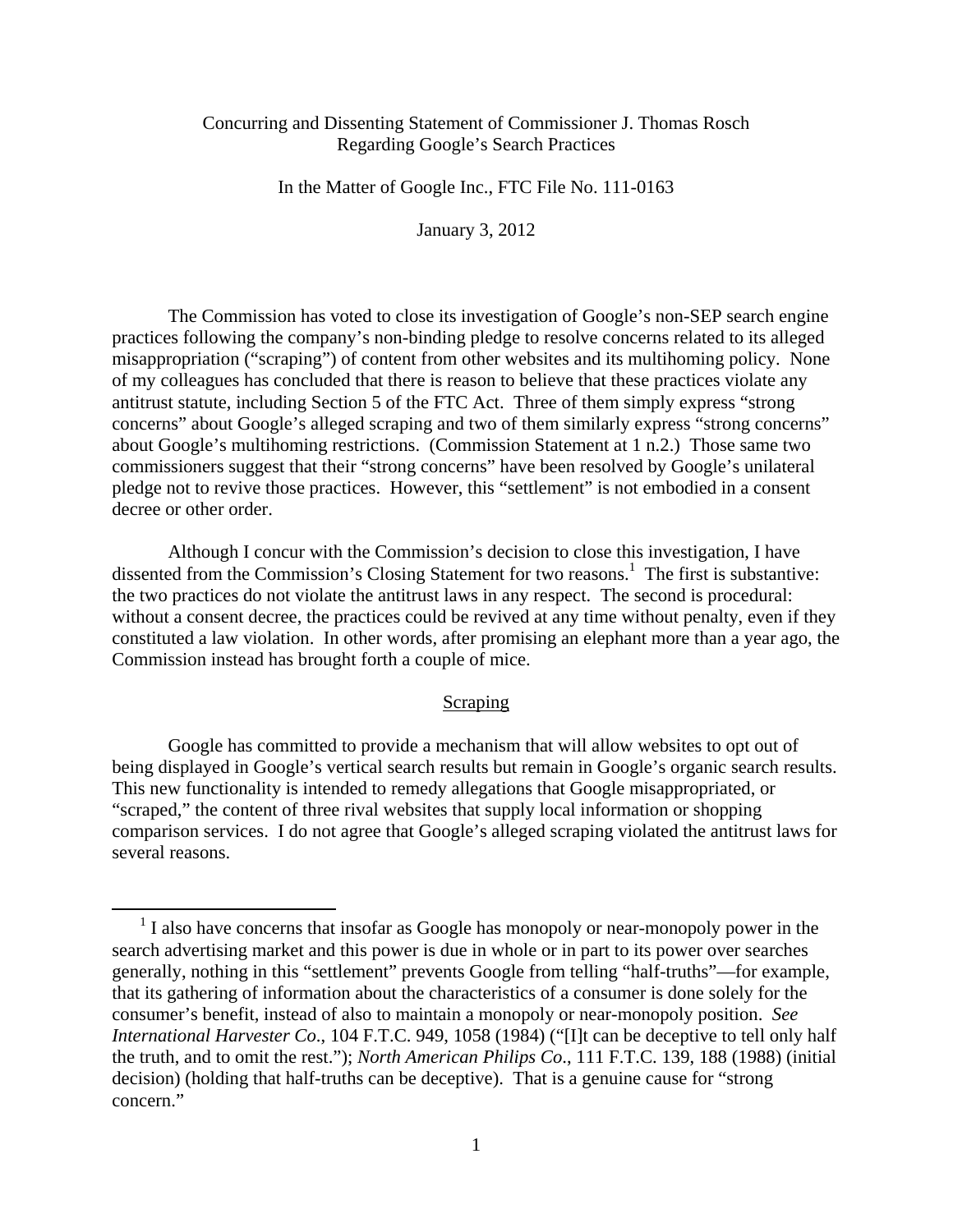*First*, there is no factual or legal basis for a monopoly maintenance claim under Section 2 of the Sherman Act based on scraping. As an initial matter, Google does not have monopoly or near-monopoly power in any conceivable relevant market related to the challenged practice.<sup>2</sup> In a local information or shopping comparison market, for example, Google's share at the time of the scraping was in the single digits.

In addition, I am not aware of any legal authority that scraping a rival's public website is a form of exclusionary conduct that is actionable under Section 2. The Supreme Court has cautioned against creating antitrust liability for ordinary business torts. *See Brooke Group v. Brown & Williamson Tobacco Corp*., 509 U.S. 209, 225 (1993) ("[T]he federal antitrust laws . . . do not create a federal law of unfair competition or 'purport to afford remedies for all torts committed by or against persons engaged in interstate commerce.'" (quoting *Hunt v. Crumboch*, 325 U.S. 821, 826 (1945))). The lower federal courts have only found misappropriation to be an exclusionary act that is actionable under Section 2 when (1) the information is confidential, (2) the theft is of sufficient scale as to affect the competition in the relevant market as a whole, and (3) the theft will create or maintain monopoly power.<sup>3</sup> None of these conditions is satisfied here. The challenged conduct does not even meet the requirements for a conditional refusal to deal claim, given that (1) Google did not threaten to remove the websites from its search engine and (2) the alleged "victims," not Google, were the ones to terminate their relationship.

*Second*, the Commission has not previously challenged misappropriation as a standalone violation of Section 5. To do so would be an unwarranted and unprincipled expansion of that statute's reach. The majority offers no explanation of why Section 5 should encompass scraping or of the limits of a standalone Section 5 claim. Members of Congress and the business

<sup>2</sup> Google's lack of monopoly power in local information and shopping services also casts doubt on a standalone Section 5 count. All of the Commission's recent Section 5 cases (other than invitation to collude cases) have involved firms with monopoly power. *See* Complaint ¶ 3, Intel Corp., FTC File No. 061-0247 (Dec. 16, 2009), *available at* http://www.ftc.gov/os/adjpro/d9341/091216intelcmpt.pdf (alleging that Intel had monopoly power); Complaint ¶ 21, Negotiated Data Solutions LLC, Docket No. C-4234 (Jan 23, 2008), *available at* http://www.ftc.gov/os/caselist/0510094/080122complaint.pdf (alleging monopoly

power).

<sup>3</sup> *See, e.g*., *Taylor Publ'g Co. v. Jostens Inc*., 216 F.3d 465, 482-83 (5th Cir. 2000) (plaintiff "failed to introduce sufficient evidence to prove that acquisition of information concerning Taylor's manufacturing processes, sales techniques, strategies, and goals would harm the market as a whole rather than a particular competitor"); *Associated Radio Service Co. v. Page Airways, Inc.*, 624 F.2d 1342, 1356 (5th Cir. 1980) (holding that misappropriation of engineering drawings and data, along with various other acts, violated Section 2 because the defendant's conduct had injured competition but cautioning that "[p]robably no one of the instances of improper conduct, standing alone, would lead to section 2 liability"); *Chapdelaine Corporate Sec. & Co. v. Depository Trust & Clearing Corp*., 2006-2 Trade Cas. (CCH) ¶ 75,361 (S.D.N.Y. 2006) (denying motion to dismiss based on allegation that defendant "misappropriated proprietary information and breached a Non-Disclosure Agreement" because such conduct was alleged to have caused "harm to competition as a whole as well as adverse effects on price, quality, and output of the relevant service").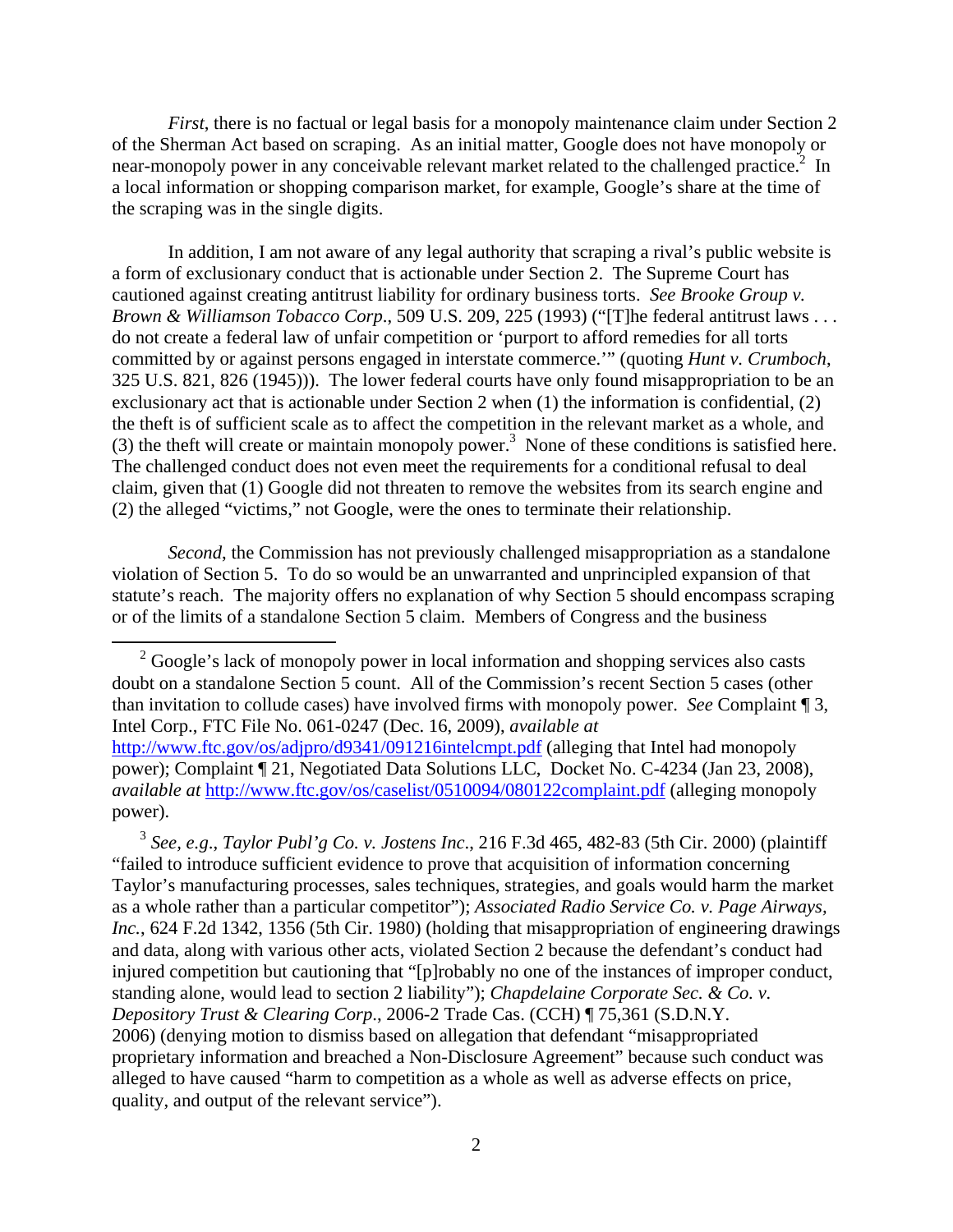community have urged the Commission on many occasions not to expand the scope of Section 5 without a clear explanation of the reach of this statute. The lack of any limiting principles is particularly problematic in this case given that remedies already exist for misappropriation under copyright and tort law. *Cf. Verizon Communications v. Law Offices of Curtis V. Trinko, LLP*, 540 U.S. 398, 412 (2004) (counseling against an expansion of the antitrust laws where other legal structures already exist "to deter and remedy anticompetitive harm").

Furthermore, the federal courts have cautioned against the use of Section 5 where that would unsettle settled Section 2 case law. *See Boise Cascade Corp. v. FTC*, 637 F.2d 573, 581- 82 (9th Cir. 1980) (rejecting a Section 5 claim when there was "well forged" antitrust case law governing the conduct, lest it "blur the distinction between guilty and innocent commercial behavior"). To the extent a standalone Section 5 claim is based on a refusal to deal or conditional refusal to deal theory, Section 5 cannot be used to evade the requirements of the Supreme Court's *Trinko* decision.

*Third*, I am aware not aware of any evidence of any actual injury to consumers (whether end users or advertisers) or competition as a result of Google's conduct. This lack of injury conflicts with the Commission's unanimous statement to Congress that in any Section 5 case, there must be "clear harm to the competitive process and to consumers."<sup>4</sup> Furthermore, the Supreme Court has, in an oft-quoted passage, cautioned that the antitrust laws are for "the protection of competition, not competitors." *Brooke Group. Ltd. v. Brown & Williamson Tobacco Corp*., 509 U.S. 209, 224 (1993) (quoting *Brown Shoe Co. v. United States*, 370 U.S. 294, 320 (1962)); *see also FTC v. Klesner*, 280 U.S. 19, 27-28 (1929) (Section 5 proceedings must be premised on the "protection of the public," not the vindication of private rights). In any event, the investigation revealed that the alleged "victims" of Google's scraping were *not* injured: overall traffic to the alleged victims increased substantially while the alleged scraping was occurring and traffic to these websites from Google grew at an even faster rate.

Any claim that Google's alleged scraping harmed innovation is likewise lacking in factual support. The deficiency of evidence in this regard is not surprising, given the limited scope and duration of Google's alleged scraping.<sup>5</sup> Marketplace developments also cast doubt on the likelihood of harm to innovation. Vertical search engines—including the alleged "victims" of Google's scraping—have continued to thrive and expand, and entry has continued apace since this conduct occurred. Any assumption that there has been harm to innovation, despite all evidence to the contrary, is also in tension with the fair use doctrine, under which the limited use of another's work without permission is not deemed to harm innovation. *See* 17 U.S.C. § 107.

 <sup>4</sup> Prepared Statement of the Federal Trade Commission Before the United States Senate Committee on the Judiciary Subcommittee on Antitrust, Competition Policy and Consumer Rights, How the Federal Trade Commission Works to Promote Competition and Benefit Consumers in a Dynamic Economy (June 9, 2010), *available at* http://www.ftc.gov/os/testimony/100609dynamiceconomy.pdf.

 $<sup>5</sup>$  The scraping of the two websites supplying local information occurred for about a year.</sup> The scraping of the shopping comparison website ended just a few months after that website raised its concerns with Google.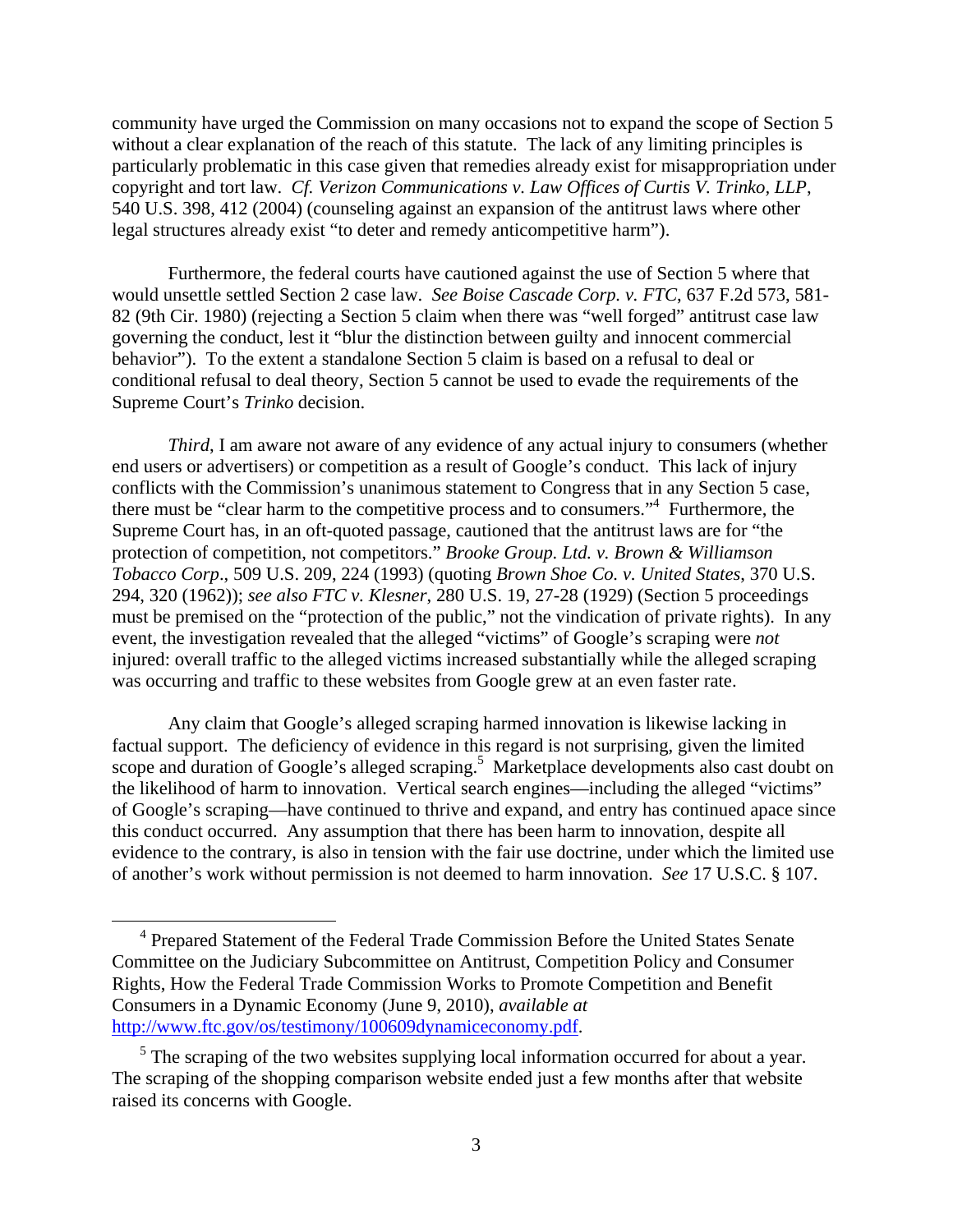*Finally*, I am concerned that the majority's apparent position that scraping is a violation of Section 5 of the FTC Act will put the FTC in the position of becoming the enforcer of the copyright laws on the Internet—a task for which it has neither the resources nor expertise, and was surely not envisioned by Congress. As any casual user of the Internet knows, many websites make use of other websites' content; indeed, the business model for many popular websites is based on aggregating or summarizing the content of other websites.<sup>6</sup> As a result of the majority's apparent condemnation of scraping, the legality of these aggregators may be called into question, and the Commission may be inundated with rent-seeking complaints from firms like the alleged "victims" here.

#### Multihoming Restrictions

Google has also committed to eliminate a particular restriction on the use of its AdWords search advertising platform. Previously, Google's standard licensing terms and conditions for its AdWords application programming interface (API) prevented licensees from using third-party tools that provide a single user interface for managing multiple advertising campaigns. In essence, the restriction prevented an advertiser from using software developed or used by a third party (but not the advertiser itself) to comingle data and simultaneously manage an ad campaign involving both Google and its rivals.<sup>7</sup> This restriction was deemed impermissible on the theory that Google, as a monopolist in search advertising, has a duty to assist its rivals or may not engage in conduct that has the effect of raising its rivals' costs.

As an initial matter, it is important to recognize that Google's API restriction was limited in scope. This was not an exclusive dealing arrangement of the kind condemned in *Microsoft* or *Dentsply*. 8 All Google advertisers were free to continue to use other platforms, including APIs associated with those platforms. In addition, advertisers could develop their own tools to

 <sup>6</sup> Studies have found that the limited use of other websites' content is a common feature on the Internet and that this practice is responsible for a large and growing part of the growth of the Internet economy. *See, e.g*., Computer & Communications Industry Association, *Economic Contribution of Industries Relying on Fair Use* (2011), *available at* http://tinyurl.com/7r4yrjy ("Fair use of copyrighted material and other limitations and exceptions are an important foundation of the Internet economy.").

 $<sup>7</sup>$  An analogy might be helpful here. Suppose it is the busy Christmas shopping season and</sup> shoppers are struggling to carry all of their purchases to their cars, which may be parked some distance away from the mall. As an incentive for its customers to make more purchases, the most popular store at the mall provides golf carts equipped with special shopping baskets to carry purchases from the store to customers' cars. As a condition of using its carts, the store requires that customers agree not to transport merchandise from competing stores on the carts, even though doing so would be costless to the store. The store providing the carts does *not* prohibit its customers from shopping at competing stores while they are at the mall, from accepting similar modes of transportation offered by competing stores, or from loading all of their purchases at the mall into a golf cart (or other vehicle) that they happen to own.

<sup>8</sup> *United States v. Microsoft Corp*., 253 F.3d 34 (D.C. Cir. 2001); *United States v. Dentsply Int'l*, 399 F.3d 181 (3d Cir. 2005).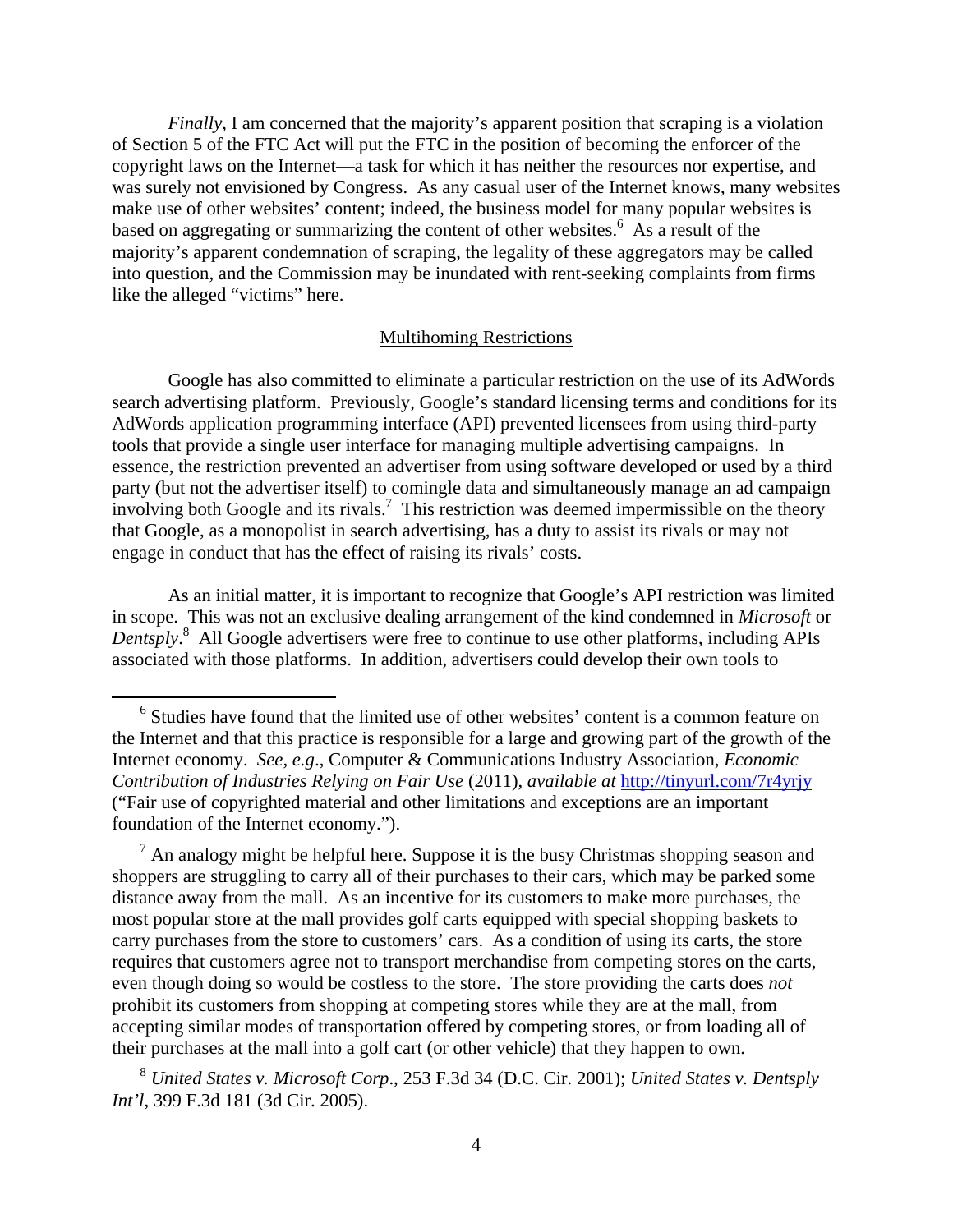manage an ad campaign across different platforms. Larger advertisers, in fact, did this. Also, the restriction did not prevent users from exporting AdWords data onto a rival's platform. This could be done manually or from a rival platform's software, as Google's principal search rival acknowledged.<sup>9</sup>

*Second*, there is no precedent for this theory of liability. No federal court has ever found liability for similar conduct. The Supreme Court has held that refusals to assist competitors are not illegal under Section 2 except in unusual circumstances. *See Verizon Communications v. Law Offices of Curtis V. Trinko, LLP*, 540 U.S. 398 (2004); *Aspen Skiing Co. v. Aspen Highlands Skiing Corp*., 472 U.S. 585 (1985). Following the Supreme Court's decision in *Trinko*, most courts of appeals, including the circuit in which Google is based,  $^{10}$  require a unilateral termination of a profitable prior course of dealing to establish such a claim. That would not be satisfied here because Google's API restriction has been in place since Google introduced the AdWords API in 2005. Furthermore, the same circuit court has held that the introduction of a new product by a monopolist that improves performance or lowers costs is lawful, even if the product is incompatible with rivals' products. *See Allied Orthopedic Appliances Inc. v. Tyco Health Care Group LP*, 592 F.3d 991, 998-1002 (9th Cir. 2010).

Indeed, our own enforcement guidelines state that the "Agencies will not require the owner of intellectual property to create competition in its own technology." U.S. Dep't of Justice & Fed. Trade Comm'n, Antitrust Guidelines for the Licensing of Intellectual Property § 3.1 (1995); *see also id.* § 2.2 ("Nor does such market power impose on the intellectual property owner an obligation to license the use of that property to others."). The IP Guidelines do state that license agreements may be anticompetitive if they "foreclose access to, or increase competitors' costs of obtaining important inputs." *Id*. § 4.1.2. But neither of these conditions is satisfied here. The first condition—foreclosure—is not met because Google places no contractual restrictions on the use of other advertising networks. The second—raising rivals' costs—is not met because Google's API restriction has no discernible effect on Google's rivals (or advertisers).<sup>11</sup> The lack of competitive injury is not surprising given the modesty of the API restriction.

 <sup>9</sup> Microsoft, Bing ads, http://advertise.bingads.microsoft.com/en-us/producthelp/bingads/topic?query=moonshot\_proc\_importcampaign.htm ("If you already have campaigns in other online advertising programs, you can move them to Bing Ads. You have two options to do this. You can create an import file and upload it to Bing Ads, or if you are using Google AdWords, you can import directly from your Google AdWords account.").

<sup>10</sup> *LiveUniverse, Inc. v. MySpace, Inc*., 304 F. App'x 554, 556 (9th Cir. 2008) (unpublished opinion) ("This court has since recognized the narrow scope of the refusal to deal exception, which requires, *inter alia*, 'the unilateral termination of a voluntary and profitable course of dealing.'"); *MetroNet Servs. Corp. v. Qwest Corp*., 383 F.3d 1124, 1132 (9th Cir. 2004) (observing that liability in *Trinko* was premised on "the unilateral termination of a voluntary and profitable course of dealing").

 $11$  The vast majority of search engine marketing firms and advertisers stated that Google's API restriction was irrelevant to their advertising platform decision.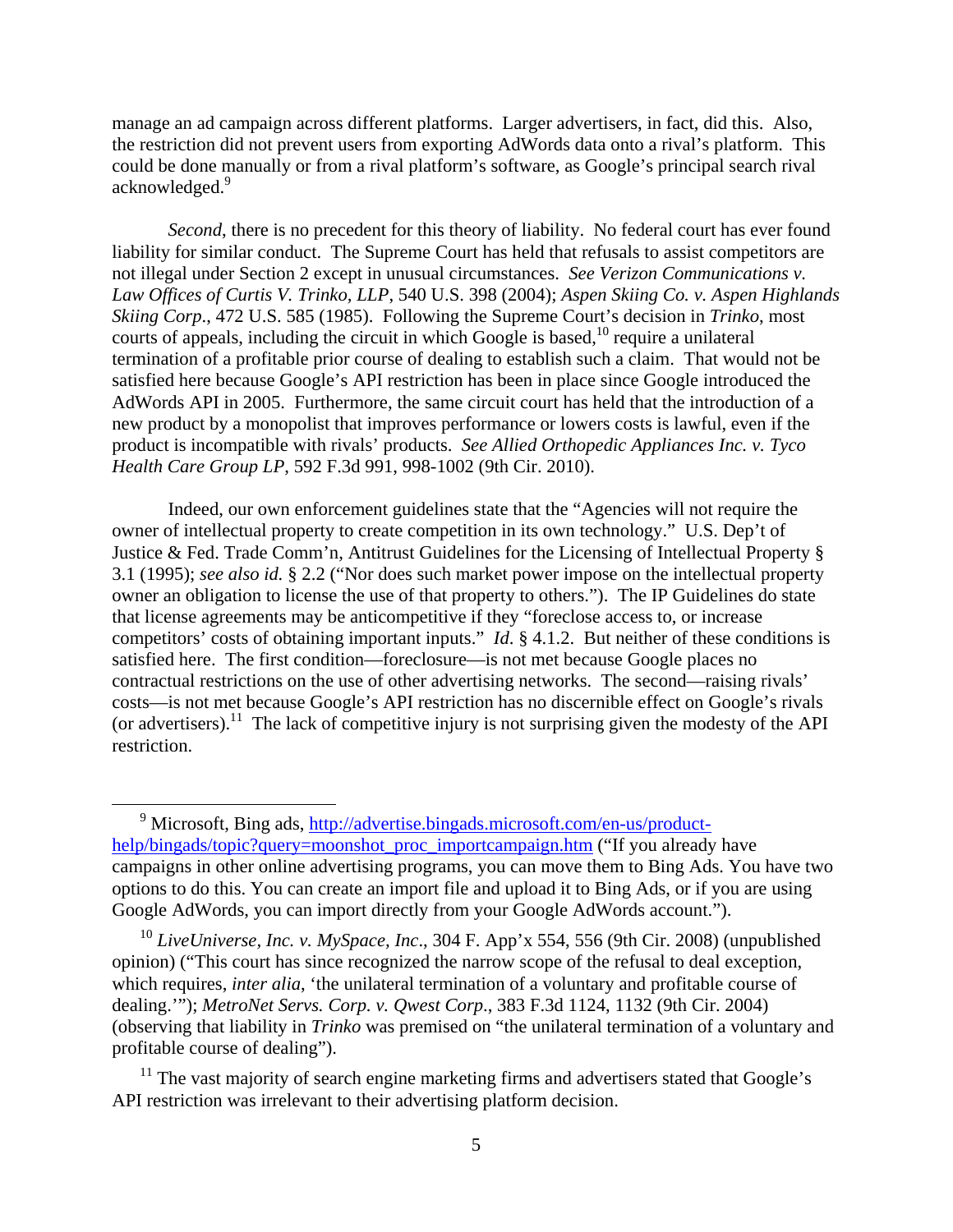*Third*, Google's justification for the API restriction—ensuring that third-party intermediaries take advantage of the unique features available on AdWords—is supported by numerous documents going back at least six years.<sup>12</sup> It is also noteworthy that Google introduced the restriction in 2005, when its market share was a fraction of its current share. This suggests that there were legitimate business reasons, not an exclusionary purpose, behind the restriction.

*Fourth*, I am concerned that imposing a duty on monopolists to allow their customers to interoperate and share data with rivals could discourage innovation, particularly in the software industry. *See* Phillip E. Areeda & Herbert Hovenkamp, *Antitrust Law* ¶ 775c (2012) ("Any judicial rule for condemning possibly anticompetitive innovation under the antitrust laws must be formulated so as not to discourage the great majority of innovations that are competitive.").

*Finally*, insofar as one of the alleged disadvantaged rivals is Microsoft, I have seen no evidence that it lacks the resources to file its own private antitrust action—instead of "free riding" on a government action to achieve the same result.

#### Settlement Procedure

Instead of following standard Commission procedure and entering into a binding consent agreement to resolve the majority's concerns, Google has instead made non-binding commitments with respect to its search practices. Only two of my colleagues have concluded that these nonbinding promises are an acceptable means of resolving their concerns with Google's search practices.<sup>13</sup> (Commission Statement on Search at 1, n.2.) More importantly, our "settlement" with Google creates very bad precedent and may lead to the impression that well-heeled firms such as Google will receive special treatment at the Commission.

The FTC's Rules of Practice permit settlements to resolve potential violations of the FTC Act. These settlements must be in the form of a *consent order*. FTC Rule 2.31, 16 C.F.R. § 2.31. Consent orders typically include admissions of jurisdictional facts, a waiver of the FTC's

<sup>13</sup> As precedent for their acceptance of Google's non-binding commitments, Chairman Leibowitz and Commissioner Brill point to the FTC's 2001 investigation of the acquisition of Pillsbury by General Mills. That case, however, has no bearing here. In General Mills, the respondents offered *structural relief* that, unlike the *conduct relief* offered by Google, (1) could not be unilaterally reversed by the respondents and (2) did not require ongoing Commission oversight to ensure compliance. Furthermore, even the two Commissioners that found the relief in General Mills acceptable stated that they "strongly preferred that these commitments be memorialized in a formal Commission order, consistent with usual practice." Statement of Commissioners Orson Swindle and Thomas B. Leary, In re General Mills, Inc./Diageo plc/Pillsbury Co., FTC File No. 001-0213 (Oct. 23, 2001), *available at* http://www.ftc.gov/os/2001/10/gmstmtswinleary.htm.

<sup>&</sup>lt;sup>12</sup> Even the Commissioners expressing "strong concerns" about Google's API restriction apparently recognize the legitimacy of Google's justification, as Google will continue to be able to require that third-party tools used to synchronize advertising campaigns offer certain minimal functionality.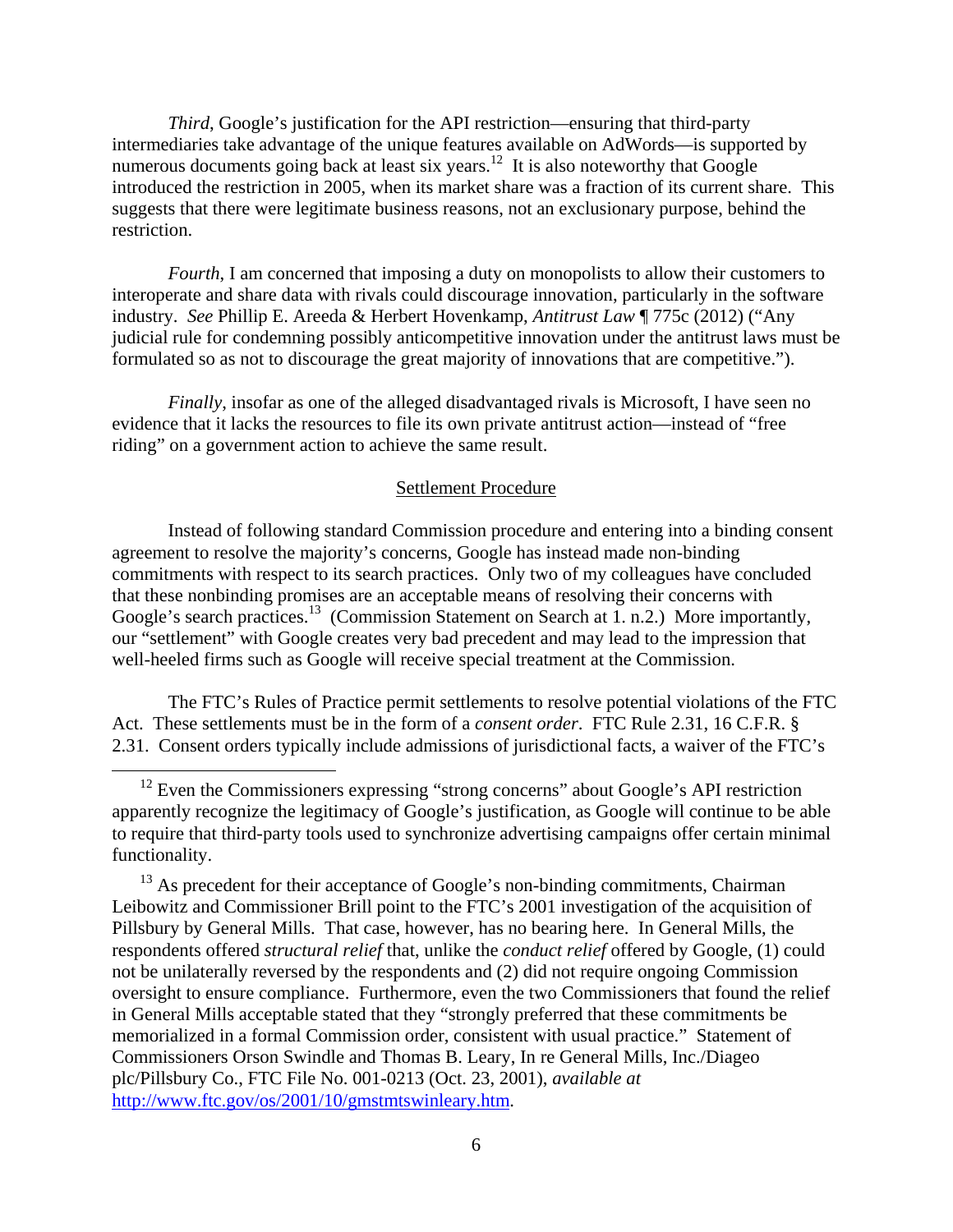obligation to make findings of fact and conclusions of law, and a waiver of all rights to judicial review or to otherwise challenge the validity of the order. FTC Rule 2.32(a), 16 C.F.R. § 2.32(a). The Department of Justice and the FTC can bring actions in federal court to enforce *FTC orders* and obtain civil penalties of up to \$16,000 per day of the violation. 15 U.S.C. § 45(*l*); *see also* 16 C.F.R. § 1.98. Federal courts enforcing *FTC orders* can also "grant mandatory injunctions and such other and further equitable relief as they deem appropriate." 15 U.S.C. § 45(*l*).

Our "settlement" with Google is not in the form of a binding consent order and, as a result, the Commission cannot enforce it by initiating contempt proceedings. The inability to enforce Google's commitments through contempt proceedings is particularly problematic given that the Commission has charged Google with violating a prior FTC consent agreement.<sup>14</sup>

Enforcement of Google's obligations requires a Commission *order*, not a unilateral commitment by Google to stop its practices. If Google were really willing to abandon its scraping or its API policy, it would have tendered a consent decree to that effect instead of a unilateral commitment that is not enforceable. The current settlement's structure is nothing more than a denial of liability in another form.<sup>15</sup> I am not the first to object to this form of "settlement." In the past, the FTC used various informal means of resolving enforcement matters, such as "Assurances of Voluntary Compliance" and "Informal Corrective Actions." However, as a result of well-deserved criticism of these practices by the Nader Commission and the 1969 ABA Commission,<sup>16</sup> the FTC abandoned the use of informal settlement agreements decades ago.

The Commission has, at times, permitted respondents to avoid an enforcement action by terminating the offending conduct, but only when the underlying conduct was promptly corrected upon notice of a possible violation and the risk of a future violation was remote.<sup>17</sup> This

<sup>15</sup> At least Google's denial of liability with regard to the Safari settlement was transparent. *See supra*, note 15.

16 Edward F. Cox et al., *The Nader Report on the Federal Trade Commission* 61 (1969) ("The general decline in formal enforcement at the FTC has been accompanied by greater reliance on 'voluntary' enforcement tools. The FTC rationalizes this as the most efficient means of enforcing the law. Nothing could be further from the truth."); American Bar Association, Commission to Study the FTC, *Report of the ABA Commission to Study the Federal Trade Commission* 26 (1969) ("Absent a program of careful compliance surveillance, coupled with strong sanctions when necessary, the voluntary compliance program cannot be regarded as effective law enforcement.").

<sup>17</sup> See, e.g., Closing letter, Northwest Natural Products – L'il Critters, FTC File No. 092-3153 (Oct. 30, 2009) (closing advertising practices investigation based on the "very limited

<sup>&</sup>lt;sup>14</sup> The FTC charged that Google made misrepresentations to users of Apple's Safari Internet browser, in violation of a settlement it reached with the agency in October 2011. *See* Press Release, Fed. Trade Comm'n, Google Will Pay \$22.5 Million to Settle FTC Charges it Misrepresented Privacy Assurances to Users of Apple's Safari Internet Browser (Aug. 9, 2012), *available at* http://www.ftc.gov/opa/2012/08/google.shtm.